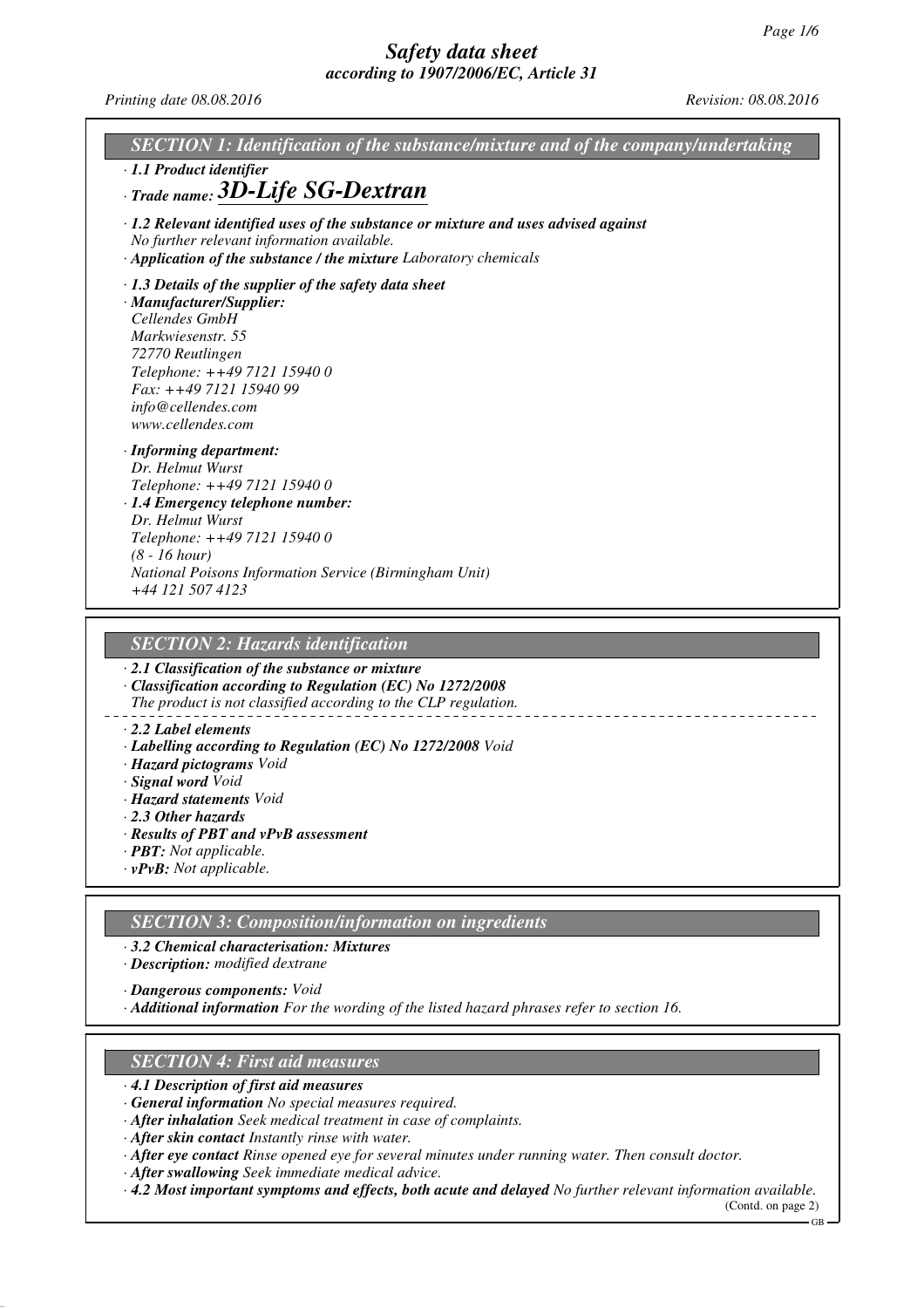## *Safety data sheet according to 1907/2006/EC, Article 31*

*Printing date 08.08.2016 Revision: 08.08.2016*

(Contd. of page 1)

## *Trade name: 3D-Life SG-Dextran*

- *· Information for doctor No particular measures are known treat according to symptoms.*
- *· 4.3 Indication of any immediate medical attention and special treatment needed*
- *No further relevant information available.*

### *SECTION 5: Firefighting measures*

- *· 5.1 Extinguishing media*
- *· Suitable extinguishing agents The product is not flammable*
- *· For safety reasons unsuitable extinguishing agents Not applicable*
- *· 5.2 Special hazards arising from the substance or mixture No further relevant information available.*
- *· 5.3 Advice for firefighters*
- *· Protective equipment: No special measures required.*

### *SECTION 6: Accidental release measures*

*· 6.1 Personal precautions, protective equipment and emergency procedures Not required.*

- *· 6.2 Environmental precautions: No special measures required.*
- *· 6.3 Methods and material for containment and cleaning up:*
- *Absorb with liquid-binding material (sand, diatomite, acid binders, universal binders, sawdust).*
- *· 6.4 Reference to other sections*
- *See Section 7 for information on safe handling*
- *See Section 8 for information on personal protection equipment.*
- *See Section 13 for information on disposal.*

### *SECTION 7: Handling and storage*

*· 7.1 Precautions for safe handling No special measures required.*

- *· Information about protection against explosions and fires: No special measures required.*
- *· 7.2 Conditions for safe storage, including any incompatibilities*
- *· Storage*
- *· Requirements to be met by storerooms and containers:*
- <sup>≤</sup>*2 months: 4 °C*
- *>2 months: -80 °C*
- *· Information about storage in one common storage facility: Not required.*
- *· Further information about storage conditions: None.*
- *· Storage class 12*
- *· 7.3 Specific end use(s) No further relevant information available.*

### *SECTION 8: Exposure controls/personal protection*

*· Additional information about design of technical systems: No further data; see item 7.*

- *· 8.1 Control parameters*
- *· Components with limit values that require monitoring at the workplace:*

*The product does not contain any relevant quantities of materials with critical values that have to be monitored at the workplace.*

- *· Additional information: The lists that were valid during the compilation were used as basis.*
- *· 8.2 Exposure controls*
- *· Personal protective equipment*
- *· General protective and hygienic measures*
- *The usual precautionary measures should be adhered to general rules for handling chemicals.*
- *· Breathing equipment: Not required.*

(Contd. on page 3)

GB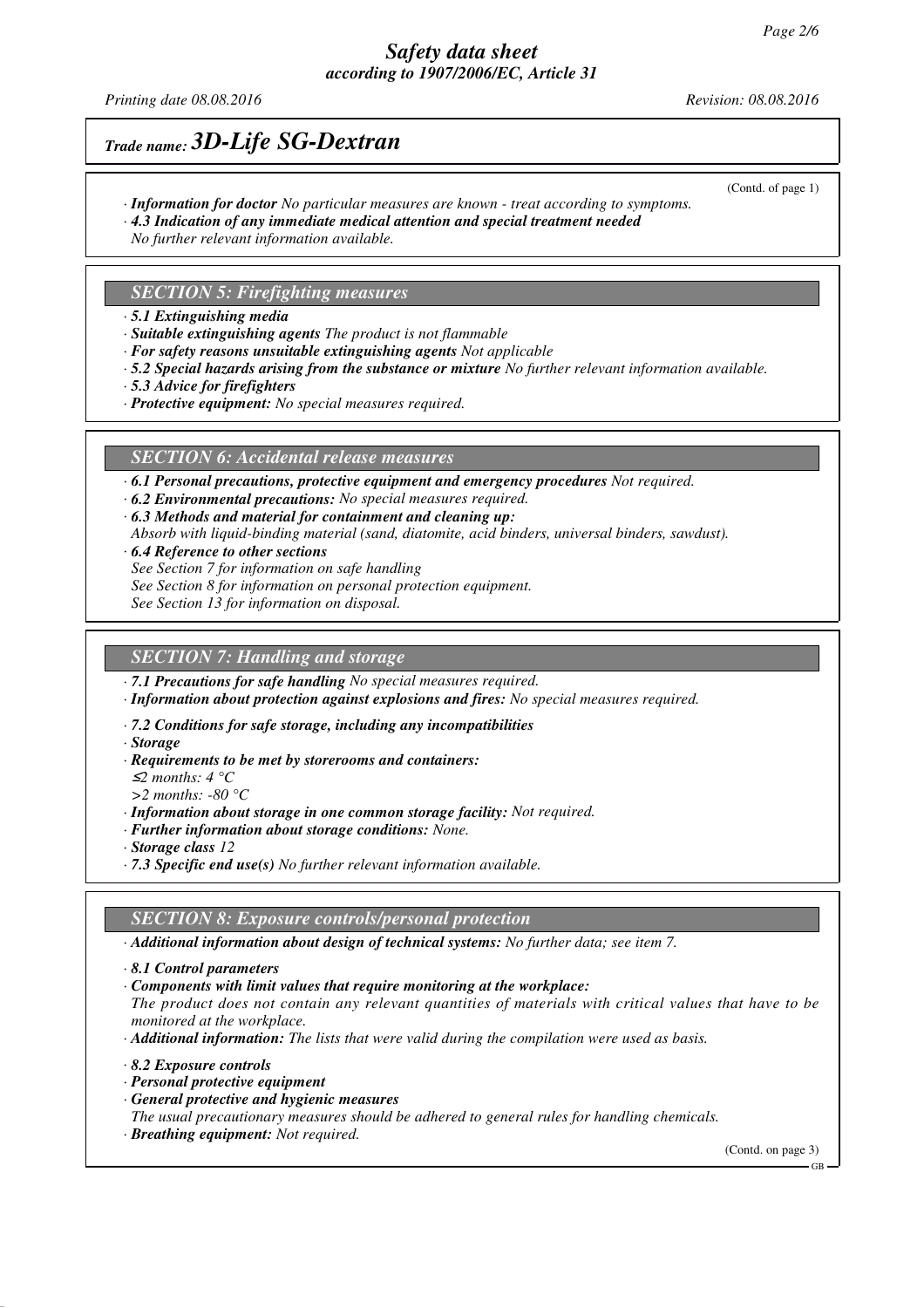*Printing date 08.08.2016 Revision: 08.08.2016*

## *Trade name: 3D-Life SG-Dextran*

(Contd. of page 2) *· Protection of hands: Protective gloves. The glove material has to be impermeable and resistant to the product/ the substance/ the preparation. Selection of the glove material on consideration of the penetration times, rates of diffusion and the degradation · Material of gloves Nitrile rubber, NBR Butyl rubber, BR Recommended thickness of the material:* ≥ *0.10 mm mm The selection of the suitable gloves does not only depend on the material, but also on further marks of quality and varies from manufacturer to manufacturer. As the product is a preparation of several substances, the resistance of the glove material can not be calculated in advance and has therefore to be checked prior to the application. · Penetration time of glove material The exact break trough time has to be found out by the manufacturer of the protective gloves and has to be observed. · As protection from splashes gloves made of the following materials are suitable: PVC gloves · Not suitable are gloves made of the following materials: Strong gloves Leather gloves · Eye protection: Safety glasses recommended during refilling. Not required. · Body protection: Protective work clothing. SECTION 9: Physical and chemical properties · 9.1 Information on basic physical and chemical properties · General Information · Appearance: Form: Viscous Colour: Clear · Odour: Not determined*

| · <i>Odour:</i><br>• Odour threshold:                                                                     | Not determined<br>Not determined. |                    |
|-----------------------------------------------------------------------------------------------------------|-----------------------------------|--------------------|
| $\cdot$ pH-value:                                                                                         | 6                                 |                    |
| $\cdot$ Change in condition<br><b>Melting point/Melting range:</b><br><b>Boiling point/Boiling range:</b> | Not determined<br>100 °C          |                    |
| $\cdot$ Flash point:                                                                                      | Not applicable                    |                    |
| · Inflammability (solid, gaseous)                                                                         | Not applicable.                   |                    |
| · Ignition temperature:                                                                                   |                                   |                    |
| <b>Decomposition temperature:</b>                                                                         | Not determined.                   |                    |
| · Self-inflammability:                                                                                    | Product is not selfigniting.      |                    |
| $\cdot$ Danger of explosion:                                                                              | Product is not explosive.         |                    |
|                                                                                                           |                                   | (Contd. on page 4) |

 $GR$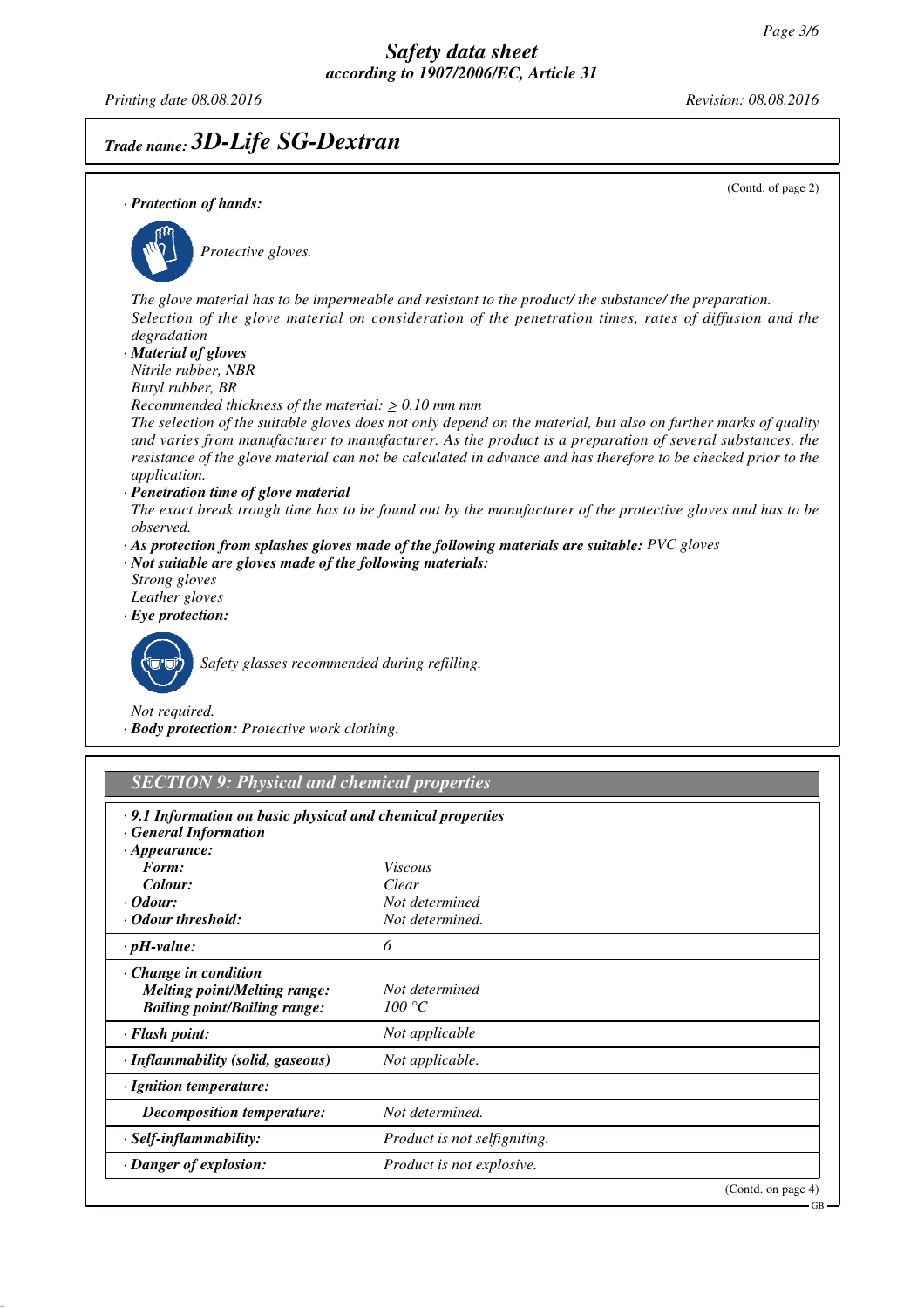*Printing date 08.08.2016 Revision: 08.08.2016*

## *Trade name: 3D-Life SG-Dextran*

|                                                            |                                            | (Contd. of page 3) |
|------------------------------------------------------------|--------------------------------------------|--------------------|
| Critical values for explosion:                             |                                            |                    |
| Lower:                                                     | Not determined.                            |                    |
| <b>Upper:</b>                                              | Not determined.                            |                    |
| $\cdot$ Vapour pressure at 20 °C:                          | $23$ hPa                                   |                    |
| $\cdot$ Density                                            | Not determined                             |                    |
| · Relative density                                         | Not determined.                            |                    |
| · Vapour density                                           | Not determined.                            |                    |
| $\cdot$ Evaporation rate                                   | Not determined.                            |                    |
| · Solubility in / Miscibility with                         |                                            |                    |
| Water:                                                     | <b>Fully</b> miscible                      |                    |
| · Partition coefficient (n-octanol/water): Not determined. |                                            |                    |
| $\cdot$ Viscosity:                                         |                                            |                    |
| dynamic:                                                   | Not determined.                            |                    |
| kinematic:                                                 | Not determined.                            |                    |
| $\cdot$ 9.2 Other information                              | No further relevant information available. |                    |

## *SECTION 10: Stability and reactivity*

*· 10.1 Reactivity No further relevant information available.*

*· 10.2 Chemical stability*

*· Thermal decomposition / conditions to be avoided: No decomposition if used according to specifications.*

*· 10.3 Possibility of hazardous reactions No dangerous reactions known*

*· 10.4 Conditions to avoid No further relevant information available.*

- *· 10.5 Incompatible materials: No further relevant information available.*
- *· 10.6 Hazardous decomposition products: No dangerous decomposition products known*

### *SECTION 11: Toxicological information*

*· 11.1 Information on toxicological effects*

- *· Acute toxicity Based on available data, the classification criteria are not met.*
- *· Primary irritant effect:*

*· Skin corrosion/irritation Based on available data, the classification criteria are not met.*

- *· Serious eye damage/irritation Based on available data, the classification criteria are not met.*
- *· Respiratory or skin sensitisation Based on available data, the classification criteria are not met.*
- *· CMR effects (carcinogenity, mutagenicity and toxicity for reproduction)*
- *· Germ cell mutagenicity Based on available data, the classification criteria are not met.*
- *· Carcinogenicity Based on available data, the classification criteria are not met.*
- *· Reproductive toxicity Based on available data, the classification criteria are not met.*
- *· STOT-single exposure Based on available data, the classification criteria are not met.*
- *· STOT-repeated exposure Based on available data, the classification criteria are not met.*
- *· Aspiration hazard Based on available data, the classification criteria are not met.*

### *SECTION 12: Ecological information*

*· 12.1 Toxicity*

- *· Aquatic toxicity: No further relevant information available.*
- *· 12.2 Persistence and degradability No further relevant information available.*
- *· 12.3 Bioaccumulative potential No further relevant information available.*
- *· 12.4 Mobility in soil No further relevant information available.*

*· Additional ecological information:*

*· General notes: Generally not hazardous for water.*

(Contd. on page 5)

GB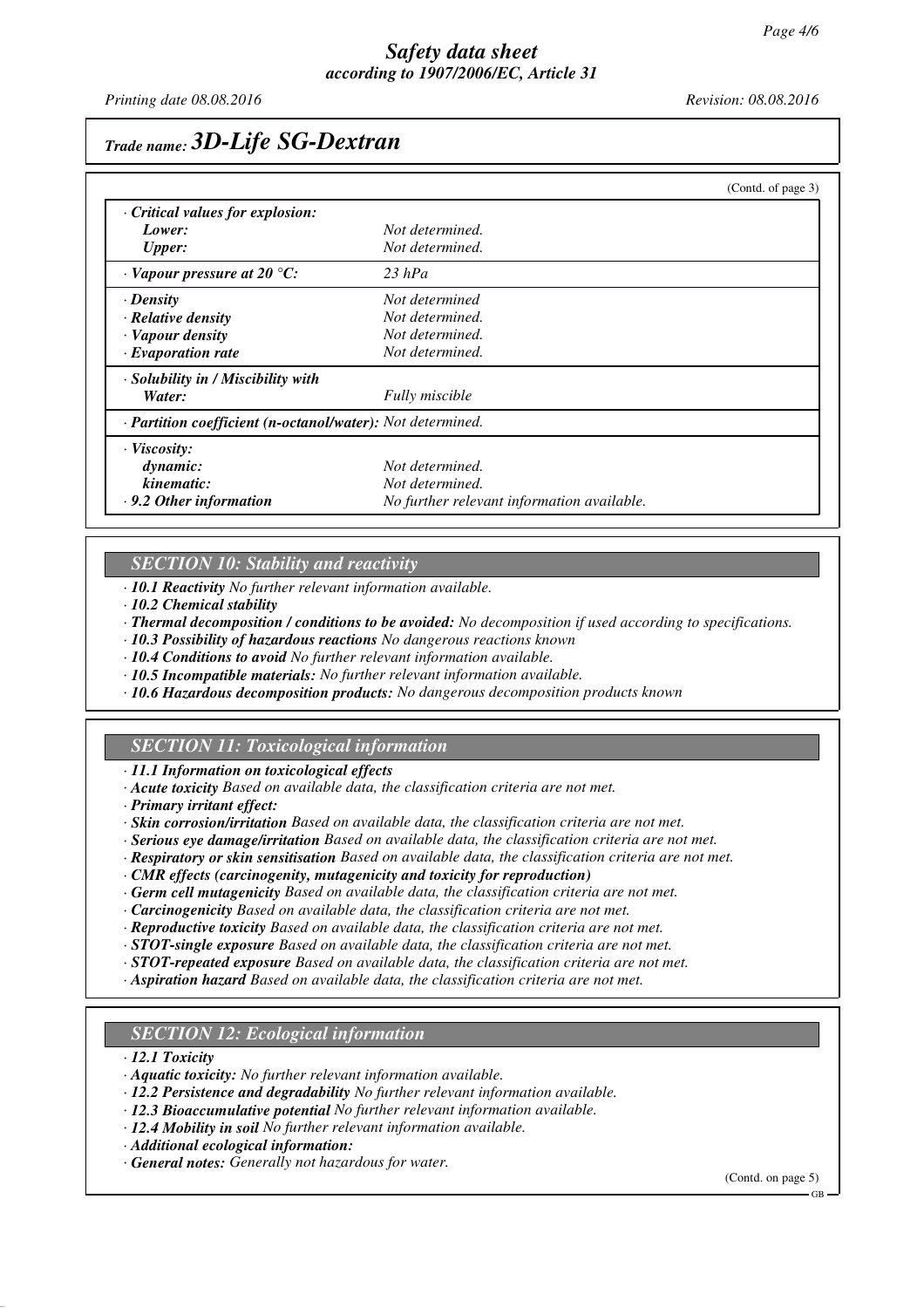## *Safety data sheet according to 1907/2006/EC, Article 31*

*Printing date 08.08.2016 Revision: 08.08.2016*

# *Trade name: 3D-Life SG-Dextran*

*· 12.5 Results of PBT and vPvB assessment*

*· PBT: Not applicable.*

*· vPvB: Not applicable.*

*· 12.6 Other adverse effects No further relevant information available.*

### *SECTION 13: Disposal considerations*

*· 13.1 Waste treatment methods*

*· Recommendation Smaller quantities can be disposed with household waste.*

*· European waste catalogue*

*07 00 00 WASTES FROM ORGANIC CHEMICAL PROCESSES*

*07 07 00 wastes from the MFSU of fine chemicals and chemical products not otherwise specified*

*07 07 01\* aqueous washing liquids and mother liquors*

*· Uncleaned packagings:*

*· Recommendation: Disposal must be made according to official regulations.*

| <b>SECTION 14: Transport information</b>                                                  |                                                      |  |
|-------------------------------------------------------------------------------------------|------------------------------------------------------|--|
| $\cdot$ 14.1 UN-Number<br>· ADR, ADN, IMDG, IATA                                          | Void                                                 |  |
| $\cdot$ 14.2 UN proper shipping name<br>· ADR, ADN, IMDG, IATA                            | Void                                                 |  |
| $\cdot$ 14.3 Transport hazard class(es)                                                   |                                                      |  |
| · ADR, ADN, IMDG, IATA<br>· Class                                                         | Void                                                 |  |
| $\cdot$ 14.4 Packing group<br>· ADR, IMDG, IATA                                           | Void                                                 |  |
| $\cdot$ 14.5 Environmental hazards:                                                       | Not applicable.                                      |  |
| $\cdot$ 14.6 Special precautions for user                                                 | Not applicable.                                      |  |
| $\cdot$ 14.7 Transport in bulk according to Annex II of<br><b>Marpol and the IBC Code</b> | Not applicable.                                      |  |
| · Transport/Additional information:                                                       | Not dangerous according to the above specifications. |  |
| · UN "Model Regulation":                                                                  | Void                                                 |  |

*SECTION 15: Regulatory information*

*· 15.1 Safety, health and environmental regulations/legislation specific for the substance or mixture*

*· Directive 2012/18/EU*

*· Named dangerous substances - ANNEX I None of the ingredients is listed.*

*· National regulations*

*· Water hazard class: Generally not hazardous for water.*

*· 15.2 Chemical safety assessment: A Chemical Safety Assessment has not been carried out.*

(Contd. on page 6)

GB

(Contd. of page 4)